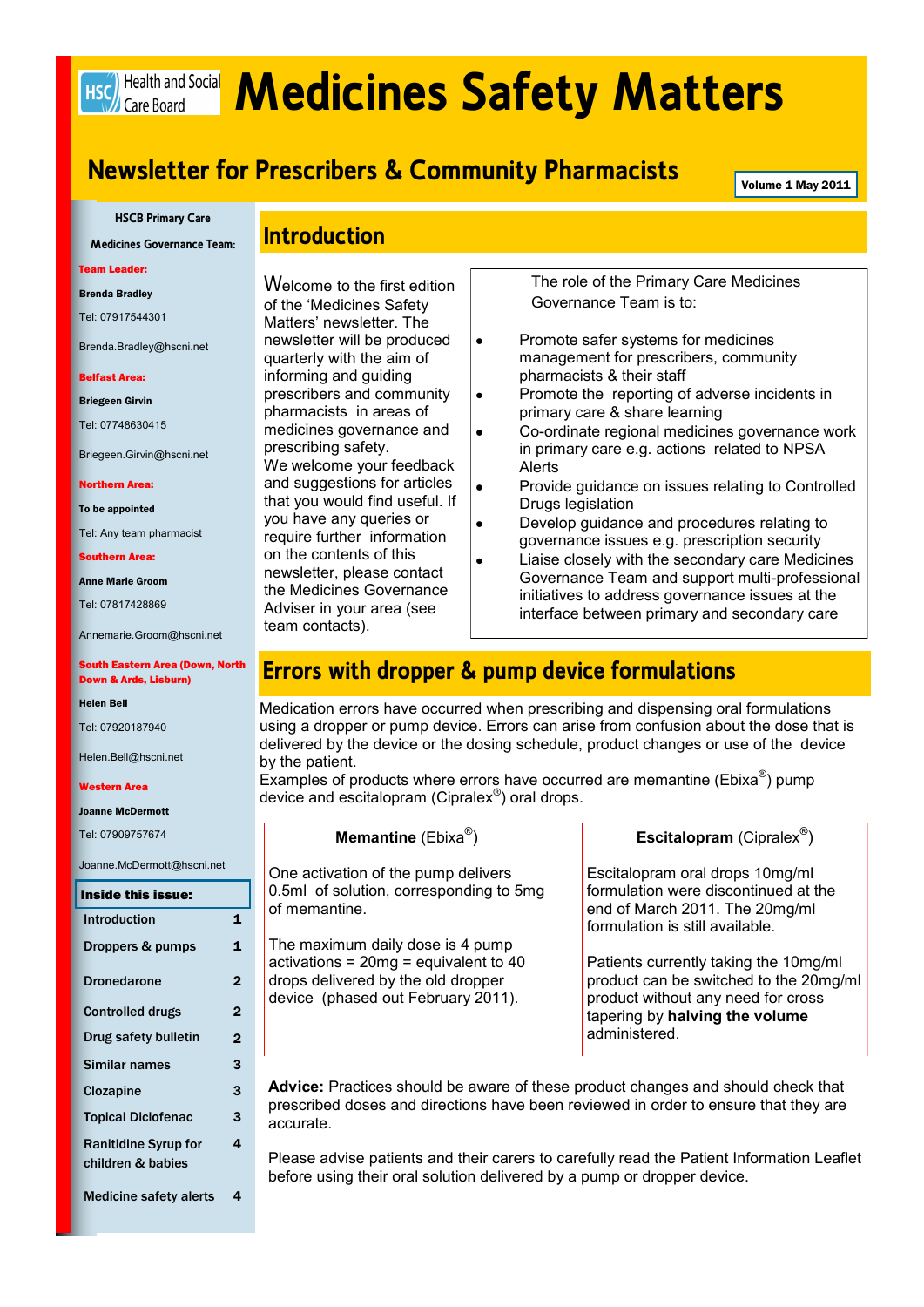# **New Monitoring Advised for Dronedarone (Multaq® )**

Dronedarone is an anti-arrhythmic drug licensed for adults with past or non-permanent atrial fibrillation (AF), to prevent recurrence or to lower ventricular rate. Since dronedarone was licensed in 2009 there have been reports of liver injury, including 2 cases of liver failure. Some of the cases have occurred early after the start of treatment. The MHRA and Sanofi Aventis have advised healthcare professionals regarding new recommendations for monitoring liver function. There is also an additional warning advising of the risk of developing or worsening heart failure. Advice to prescribers was issued in January 2011 and by now, all patients taking dronedarone should have commenced their series of LFTs.

**Advice: Practices should check that the necessary arrangements have been made & patients recalled as necessary.**

#### **Liver function tests for patients taking dronedarone:**

Prior to treatment

 $\bullet$ 

- Every month for the first 6 months
- At months 9 and 12  $\bullet$

For further information on this topic, action to take if LFTs are raised and advice to be given to patients, see the MHRA website:

http://www.mhra.gov.uk/home/groups/ dsu/documents/publication/ con108718.pdf



# **Take Care when Prescribing and Dispensing Controlled Drugs**

Following a recent incident where standard release morphine was **prescribed** generically and subsequently **dispensed** as the modified release preparation, prescribers are asked to ensure that all prescriptions for oral morphine are written using the **brand name**.

#### **Advice:**

- All staff should be aware that certain CD preparations should be brand prescribed to ensure continuity of treatment e.g. sustained release preparations including opioid patches and morphine sulphate preparations. If a modified release medicine is written generically, the pharmacist should confirm the previous brand before dispensing
- Prescribers and pharmacists are advised that it is good practice for two members of staff to check CD stock supplied or dispensed, and for both individuals to initial the entry in the CD register. This will provide an additional check that the correct drug and strength, at the appropriate dose as recommended by the prescriber, has been supplied and that the accurate record is made in the correct section of the CD register
- Please ensure your processes for managing CDs are reviewed and updated, and staff  $\bullet$ trained, to ensure that the risk of supplying the wrong CD preparation is reduced

For further information on this topic, please see:

- *Medicines Safety Alert no 4 (web-link on back page)*
- *HSCB Guidance on 'Items Unsuitable for generic Prescribing'* Available online www.hscboard.hscni.net Look under 'News/Events' then 'Initiatives' and then 'medicines management' and 'prescribing guidance'



# **MHRA 'Drug Safety Update' Bulletin**

The MHRA (Medicines & Healthcare Products Regulatory Agency) bulletin 'Drug Safety Update' is issued every month featuring the latest safety advice for medicines users. Recent topics include: monitoring atypical antipsychotics (April 2011), restriction to modafinil licence (March 2011) and cardiac risk with dextroproxyphene (Jan 2011). HSCB send the bulletin by email to all GP practices.

http://www.mhra.gov.uk/Safetyinformation/Healthcareproviders/Pharmacy/DrugSafetyUpdate/index.htm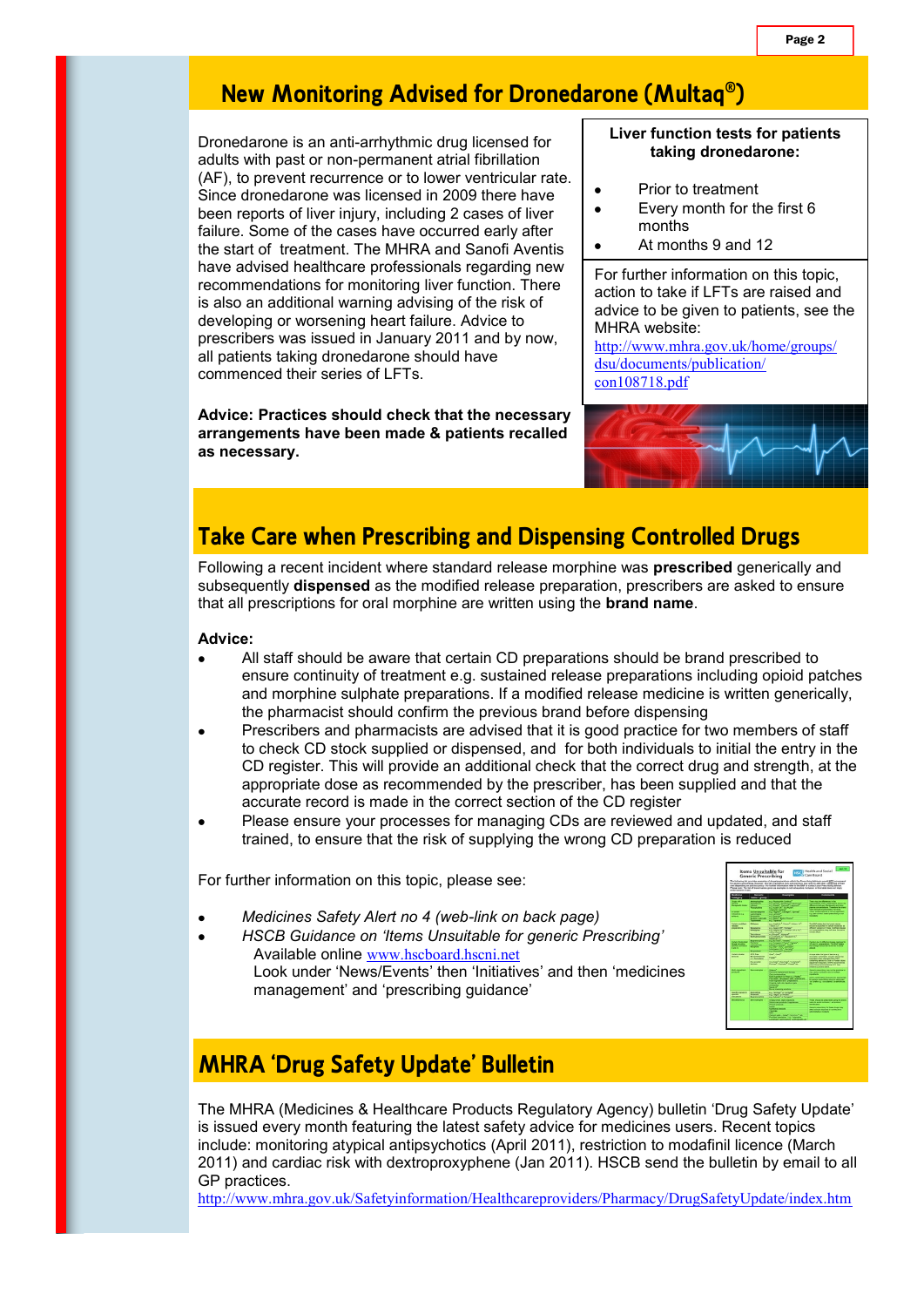# **Risk of confusion between medicines which 'sound-alike' or 'look-alike'**

Adverse incidents continue to be reported involving drugs with similar names or packaging . These incidents have highlighted the importance of having robust processes in place for the prescribing, dispensing and administration of medicines.

Practices and community pharmacists are encouraged to take steps to minimise the risks associated with this.

#### **Advice:**

All staff should:

- Be aware of medicines which have similar names or packaging. See list for some common examples
- Be vigilant when selecting these medicines for prescribing, dispensing or administration
- Take care when transcribing from other information sources e.g. patient requests for prescriptions, hospital letters, telephone messages

Other steps to reduce risk may be considered as appropriate e.g. clinical system alerts, storage within clinical or dispensary areas, arrangement of stock in doctors' bags, shelf labels.

For further guidance, community pharmacists should refer to the HSCB Pharmacy Safety Alert No 1 December 2009 'Risk of confusion between medicines which have similar names'.

# **Clozapine – Did You Know?**

treatment is not stopped abruptly.

Clozapine is an atypical antipsychotic used to treat schizophrenia. It is classified as a Red List Specialist Medicine and therefore responsibility for **prescribing and supply remains with secondary care.** Clozapine can cause agranulocytosis and so it is mandatory that all patients undergo regular and timely blood monitoring which is arranged with the patient by secondary care. It is important that clozapine

#### **Please note:**

Before a patient can receive clozapine, the patient, the prescriber and the pharmacy supplying the clozapine must be registered with a clozapine monitoring service. In Northern Ireland, most patients receiving clozapine receive the branded generic product: Zaponex® . In this case, registration must be with the Zaponex<sup>®</sup> monitoring service.

#### **Advice:**

- Ensure staff involved in prescribing and dispensing are aware of the highly specialist nature of clozapine and that responsibility for prescribing and supply remains with secondary care
- For patients receiving clozapine, this should be recorded on the repeat prescribing screen on the GP clinical system with a clear indication not to prescribe or dispense
- Patients presenting with potential symptoms of agranulocytosis (e.g. sore throat, fever), should be discussed urgently with the patient's GP who should consult with the patient's specialist
- All issues regarding clozapine treatment. including compliance issues, should be communicated immediately to the patient's specialist

## **Topical Diclofenac—different strengths**



Topical diclofenac sodium comes in two strengths. The **1%** strength is used to provide pain relief and is available as Voltarol Emulgel® . The **3%** strength is used to treat actinic keratosis and is available as Solaraze®.

**Advice:** In order to prevent the incorrect strength being selected from the computer system a warning can be added to alert the prescriber that the 3% strength should only be prescribed for actinic keratosis.

#### **Medicines with similar names**

Aminophylline Amitriptyline Atenolol Amitriptyline Amiloride Amlodipine Amlodipine Amiodarone Clarithromycin Ciprofloxacin<br>Lamisil<sup>®</sup> Lamictal<sup>®</sup> Risperidone Risedronate Sulfasalazine Sulfadiazine Dopamine Dobutamine Celectol<sup>®</sup> Celebrex<sup>®</sup> Fluoxetine Paroxetine Hydralazine Hydroxyzine<br>Carbamazepine Carbimazole Carbamazepine Pregaday<sup>®</sup> Pregababilin<br>Repayax<sup>®</sup> Revaxis<sup>®</sup>  $Re$ pavax $^{\circ}$ 

Lamictal<sup>®</sup> Procyclidine Prochlorperazine Mercaptamine Mercaptopurine<br>
Penicillin Penicillamine Penicillamine